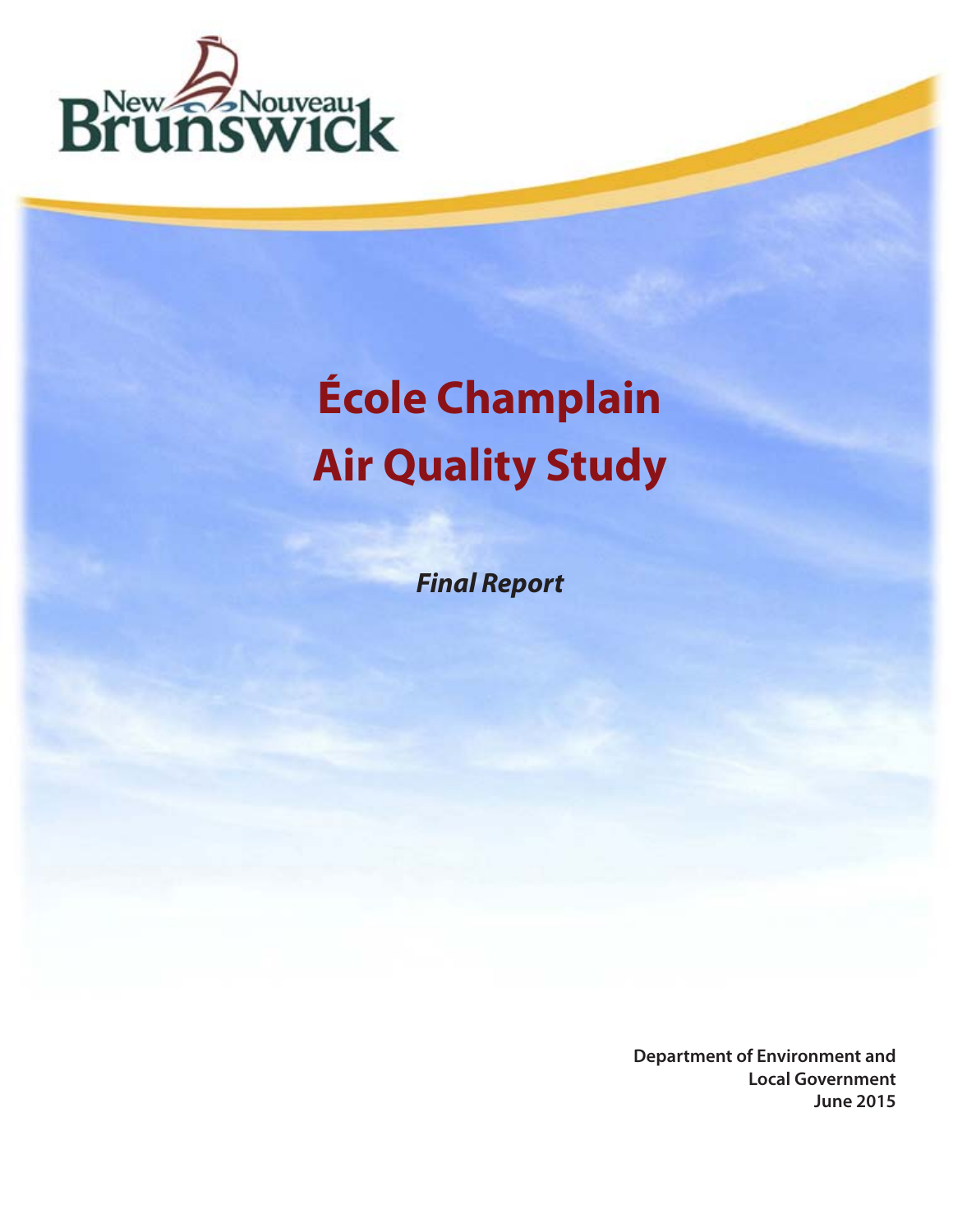# **Report prepared by:**

Darrell Welles Air Quality Section State of the Environment Branch New Brunswick Department of Environment and Local Government

**June 25, 2015**

ISBN 978-1-4605-0827-5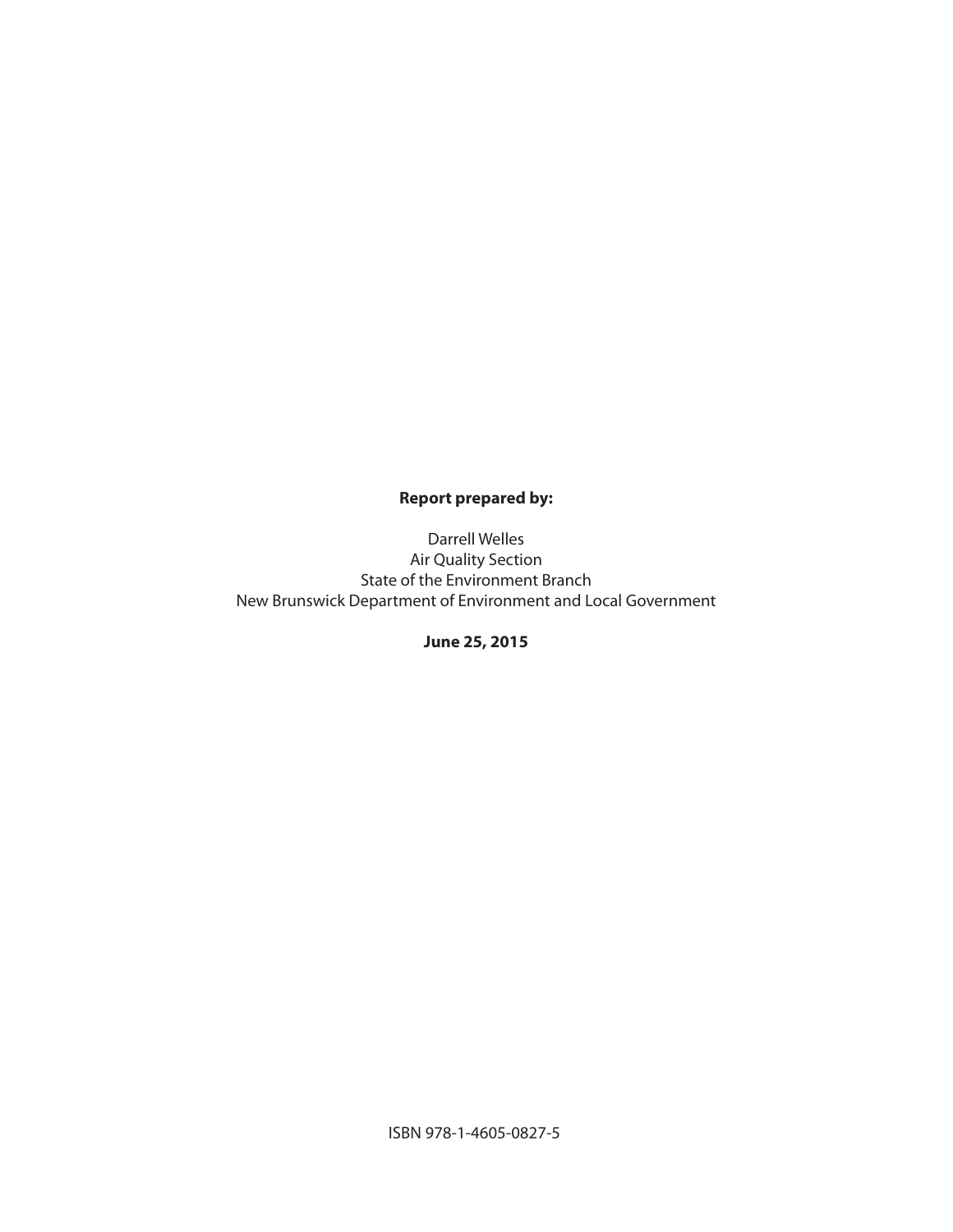# **1.0 Background**

In 2009 the New Brunswick Department of Environment and Local Government (DELG) conducted an air quality study at MacAleese Lane in Moncton, New Brunswick. The work was carried out in response to concerns raised by area residents, including staff and students of the nearby École Champlain. At issue were emissions from a nearby light industrial park.

On April 29, 2010, DELG issued its final report on the MacAleese Lane study and identified no exceedances of air quality objectives for any of the pollutants identified, with the exception of three events that resulted in high total suspended particulate levels. Overall, air quality in the MacAleese Lane area was found to be comparable to DELG's permanent air quality monitoring station in Moncton, which is located on Thanet Street, approximately 2.5 km southwest of the study site.

Since 2010 additional air quality complaints have been lodged with DELG's regional office for Moncton (DELG Region #3) with respect to air quality at École Champlain. A review of recent air quality complaints for the area identified dust/smoke and "propane odour" as the key concerns. The location of École Champlain in relation to nearby landmarks and the previous 2009 study site is illustrated in Figure 1. The illustrated landmarks have been included due to their potential for air contaminant emissions, which are described further in Appendix A.

Recognizing the extensive list of parameters that has been investigated previously in this area the current study focuses on two key areas of interest, rather than attempting to replicate past work. The two air quality parameters for the study are Total Reduced Sulphur (TRS) and Total Suspended Particulate (TSP).

The TRS parameter is useful when investigating odour issues. A TRS monitor can detect a variety of compounds that contribute to odour. However, the instrument cannot discern which specific odorant compound(s) it has detected. Thus, TRS monitors are best suited to establishing the presence of odourous compounds, or when a specific TRS compound is already known or is suspected to be impacting an area (e.g., based on emissions data from nearby sources).

For the current study, it is expected that a TRS monitor may detect certain compounds associated with nearby propane tank recycling activities wherein empty tanks are cut-up for scrap metal. Note that although "propane odour" was identified as a concern for the study area, propane itself is an odourless gas. "Propane odour" is the result of odorant TRS compounds (ethanethiol, also known as ethyl mercaptan, and methanethiol, also known as methyl mercaptan) that are added to propane for the purposes of facilitating leak detection. These substances can be released from propane tanks during recycling activities even after all propane has been removed and the tanks depressurized.

Total Suspended Particulate (TSP) is a measure of all wind-borne particles. This parameter was selected primarily due to the three TSP exceedances that were detected during the 2009 study. Also, particulate impacts (e.g., dust and smoke) continue to be reported at the school. It should also be noted that followup work at the school in 2010 investigated the smaller 10 micron particulate matter (PM<sub>10</sub>) parameter, but identified no issues.

On March 19, 2014 DELG established TRS and TSP monitoring equipment at École Champlain. Monitoring continued for one year, ending on March 20, 2015. This report presents an analysis of the data collected over that period.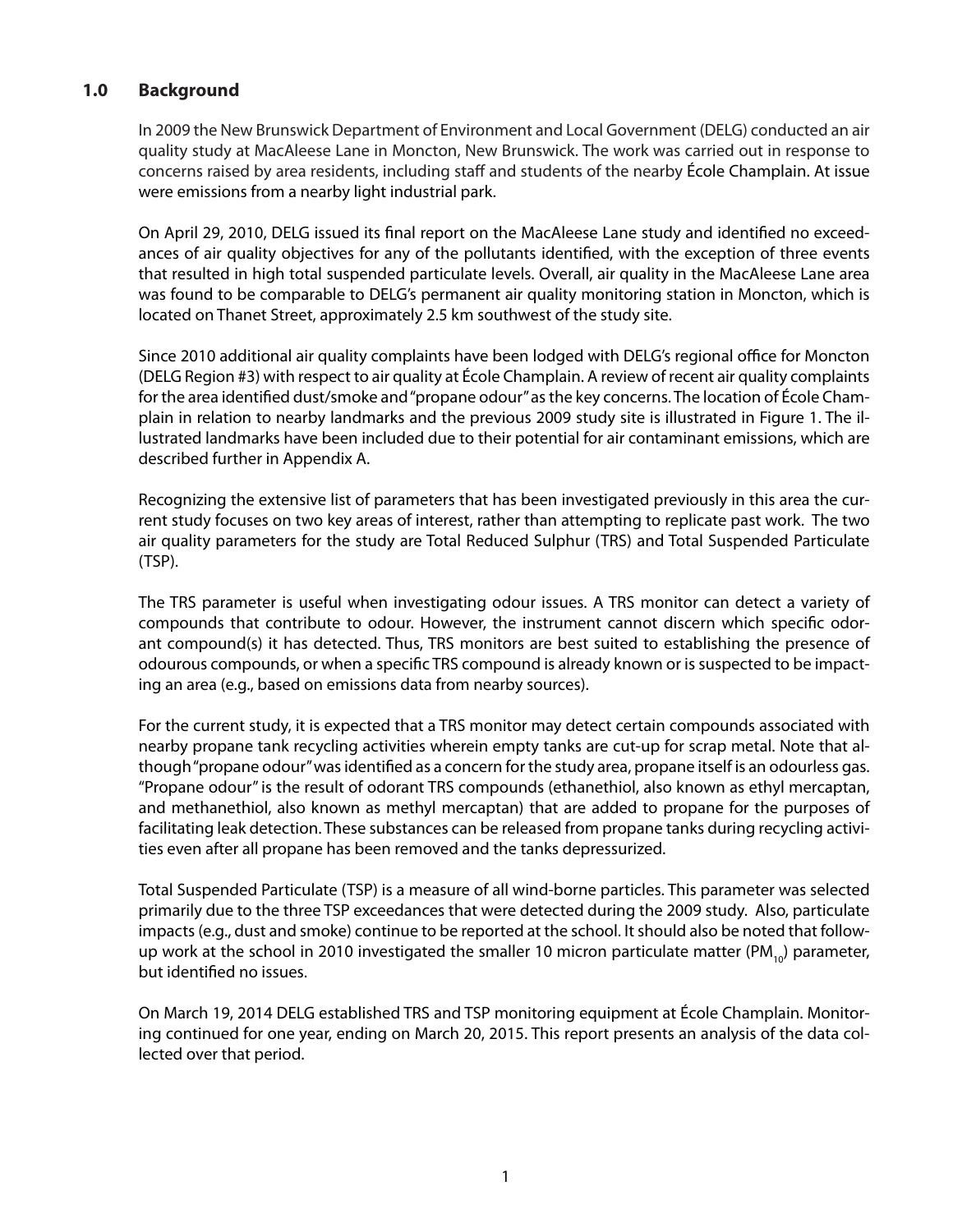

Figure 1. Location of École Champlain. (Base map image courtesy of GeoNB). **Figure 1. Location of École Champlain. (Base map image courtesy of GeoNB).**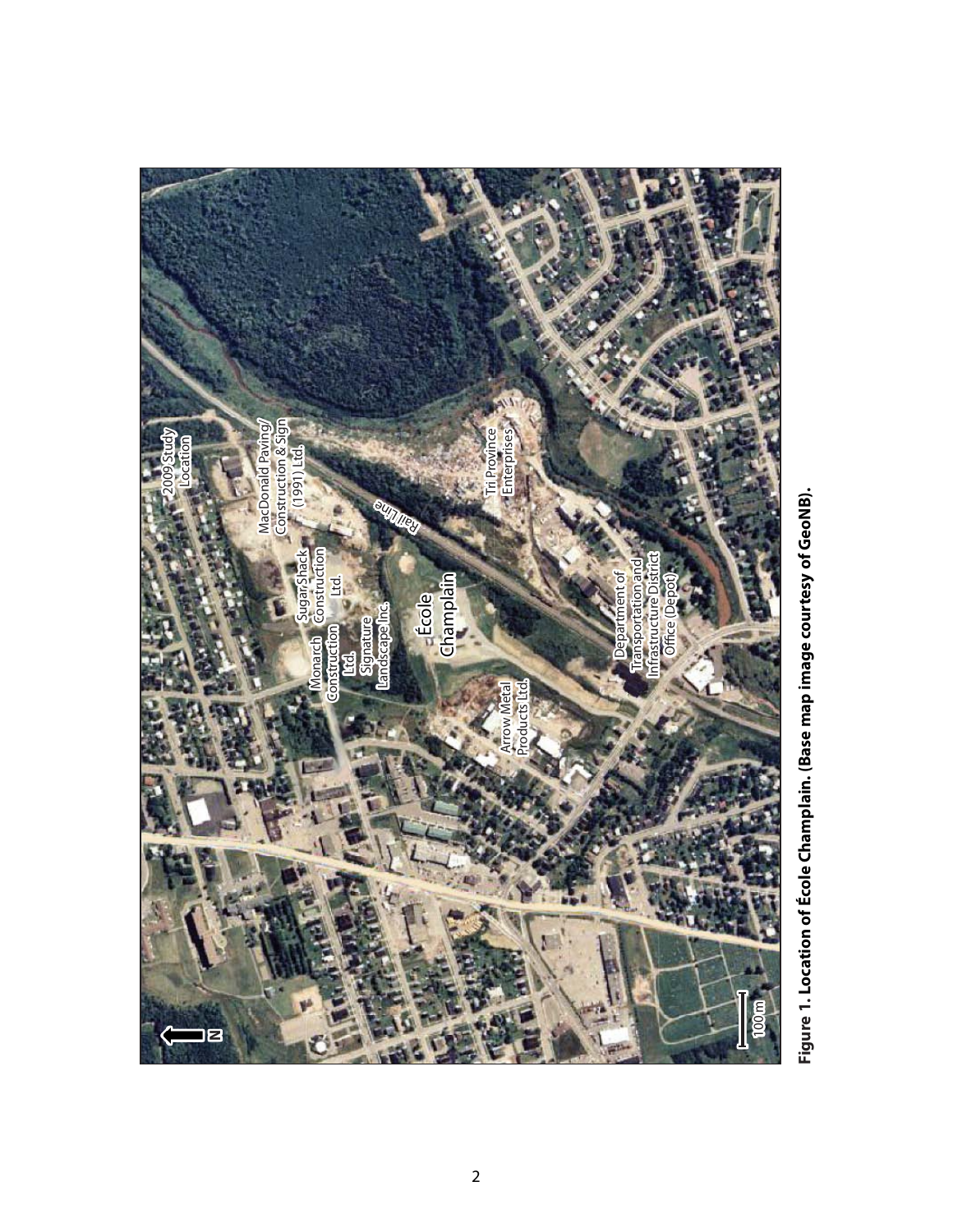# **2.0 Methodology**

#### **2.1 Monitoring Equipment**

DELG deployed monitoring equipment to measure ambient (outside air) concentrations of: Total Reduced Sulphur (TRS) and Total Suspended Particulate (TSP). Technical specifications for the instruments used are provided in Table 1.

| <b>Parameter</b>                            | <b>Instrument</b>                                                                                                                                                                                                       | <b>Lower Detection</b><br>Limit                               | <b>Resolution</b>                                           |
|---------------------------------------------|-------------------------------------------------------------------------------------------------------------------------------------------------------------------------------------------------------------------------|---------------------------------------------------------------|-------------------------------------------------------------|
| <b>Total Reduced</b><br>Sulphur (TRS)       | Thermo Environmental Instru-<br>ments Pulsed Fluorescence SO <sub>2</sub><br>Analyzer, Model 43i, modified<br>for TRS measurement using a CD<br>Nova-Tech Inc. Thermal Oxidizer,<br>Model CDN-101 operated at<br>850°C. | 1 ppb<br>(60 second average<br>of 300 millisecond<br>samples) | $\pm$ 0.5 ppb (noise)<br>$\pm$ 1.0 ppb or 1%<br>(precision) |
| <b>Total Suspended</b><br>Particulate (TSP) | Met-One Instruments Inc.<br>Continuous Particle Monitor,<br>model BAM-1020, outfitted with<br>a TSP head.                                                                                                               | $4.8 \mu g/m3$ (hourly)<br>$1.0 \mu q/m^3$ (daily)            | $\pm$ 0.2 µg/m <sup>3</sup>                                 |

| Table 1: Technical Specifications for Air Quality Monitoring Equipment |  |  |  |  |
|------------------------------------------------------------------------|--|--|--|--|
|------------------------------------------------------------------------|--|--|--|--|

Meteorological equipment (Vaisala model WXT520) was also deployed at the site to provide Wind Speed (WS) and Wind Direction (WD) data to inform data analysis. The meteorological unit also collects Relative Humidity (RH), Temperature (T), and Barometric Pressure (BP) parameters.

All equipment was housed at École Champlain.

#### **2.3 Operation and Data Management**

Continuous monitoring began on March 19, 2014 and concluded on March 20, 2015.

Total reduced sulphur data was logged as five minute averages. Total suspended particulate data was logged as hourly averages.

The data was retrieved automatically on an hourly basis for all parameters measured.

#### **2.4 Other Data Sources**

School district (district scolaire francophone Sud) personnel at École Champlain were invited to participate in the study by recording their observations of odours or other air quality issues during the study period.

#### **2.5 Location**

The work was carried out at École Champlain (211 Mill Street), Moncton, New Brunswick (46°6'32"N 64°46'1"W ). The study area is pictured in Figure 1.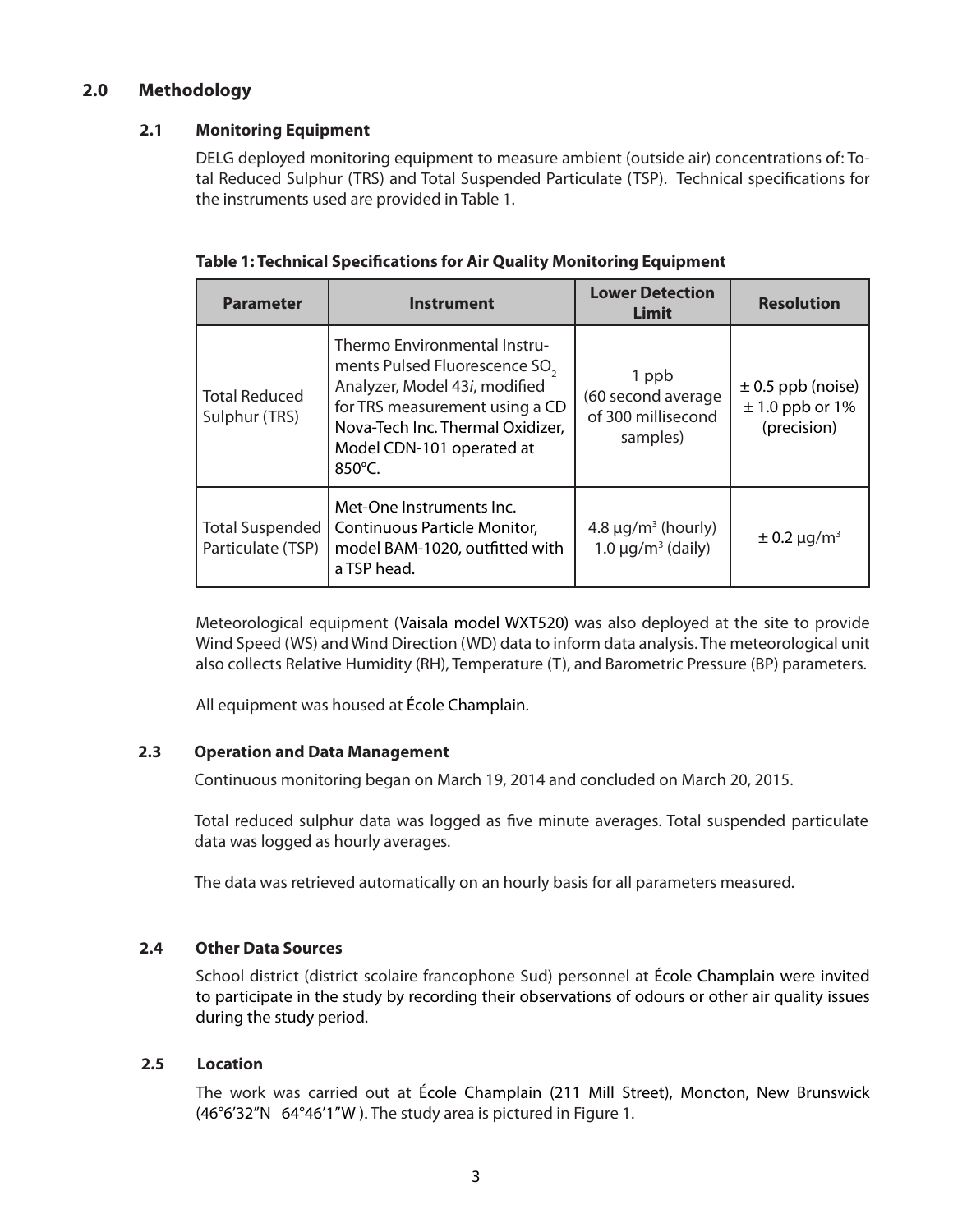# **3.0 Results**

#### **3.1 Meteorology - Wind Speed and Direction**

Hourly average wind speed and direction are illustrated via a wind rose diagram in Figure 2. As indicated in the wind rose diagram, winds at the study location originate most frequently from the southwest. Easterly and northwesterly winds were relatively rare.



**Figure 2. Wind Rose - École Champlain (March 19, 2014 to March 20, 2015)**

Wind patterns are further illustrated in relation to nearby potential air contaminant emission sources in Figure 3.



**Figure 3. Wind Rose Diagram - Site Map Overlay. (Base map image courtesy of GeoNB).**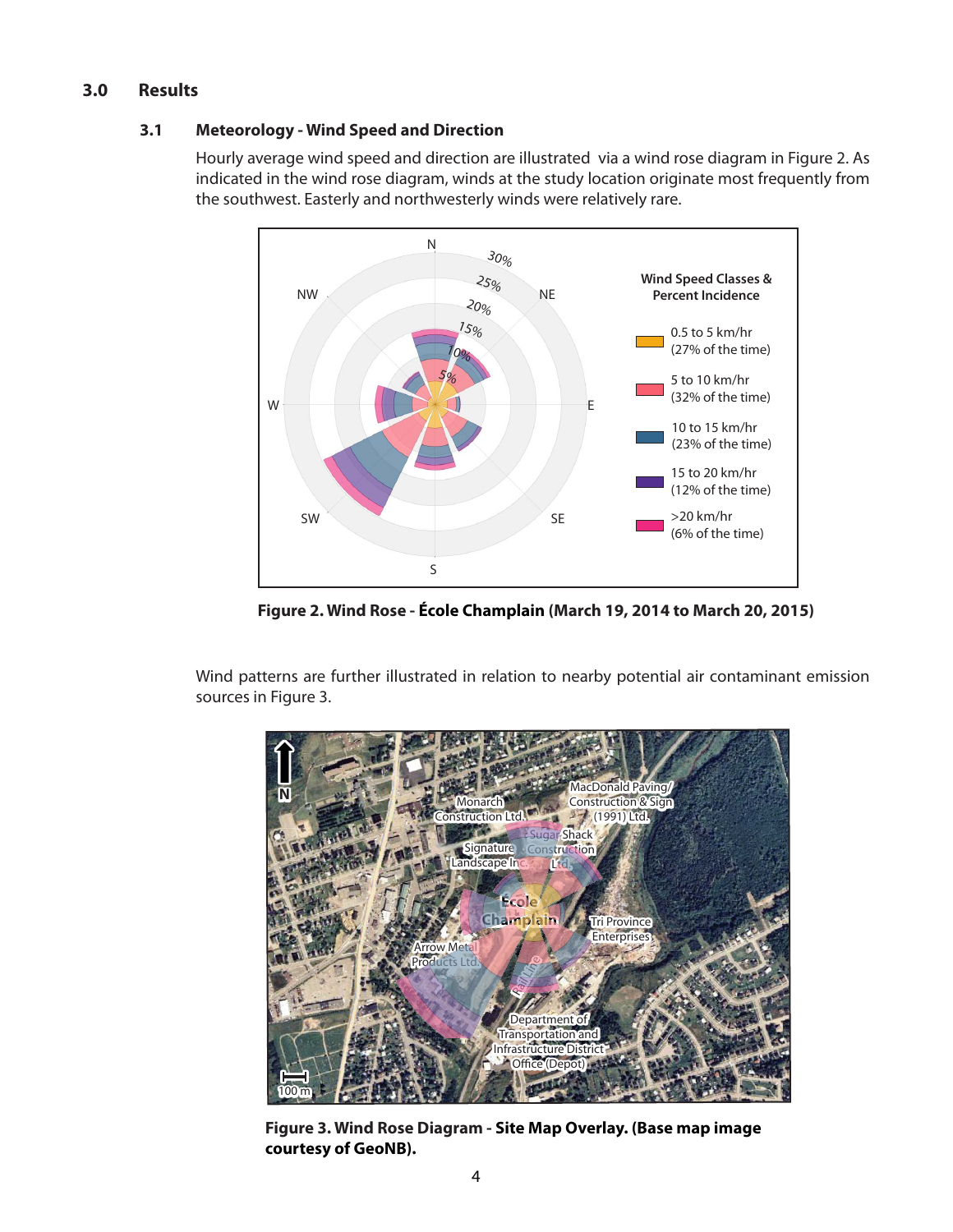#### **3.2 Meteorology - Relative Humidity (RH)**

Daily average relative humidity (RH) values are illustrated in Figure 4. Relative humidity was highly variable during the study period, with no clear seasonal trend. The minimum daily average relative humidity level measured was 36% and occurred on May 14, 2014. The maximum daily average value measured was 91% and occurred on several occasions throughout the year.



**Figure 4. Relative Humidity - Daily Average**

### **3.3 Meteorology - Temperature (T)**

Daily average temperature (T) values are illustrated in Figure 5. The minimum daily average temperature measured was -20 degrees Celsius (°C) and occurred on January 15, 2015 and again on February 15, 2015. The maximum daily average value measured was 25 °C and occurred on July 2nd, 3rd, and 4th, 2014.



**Figure 5. Temperature - Daily Average**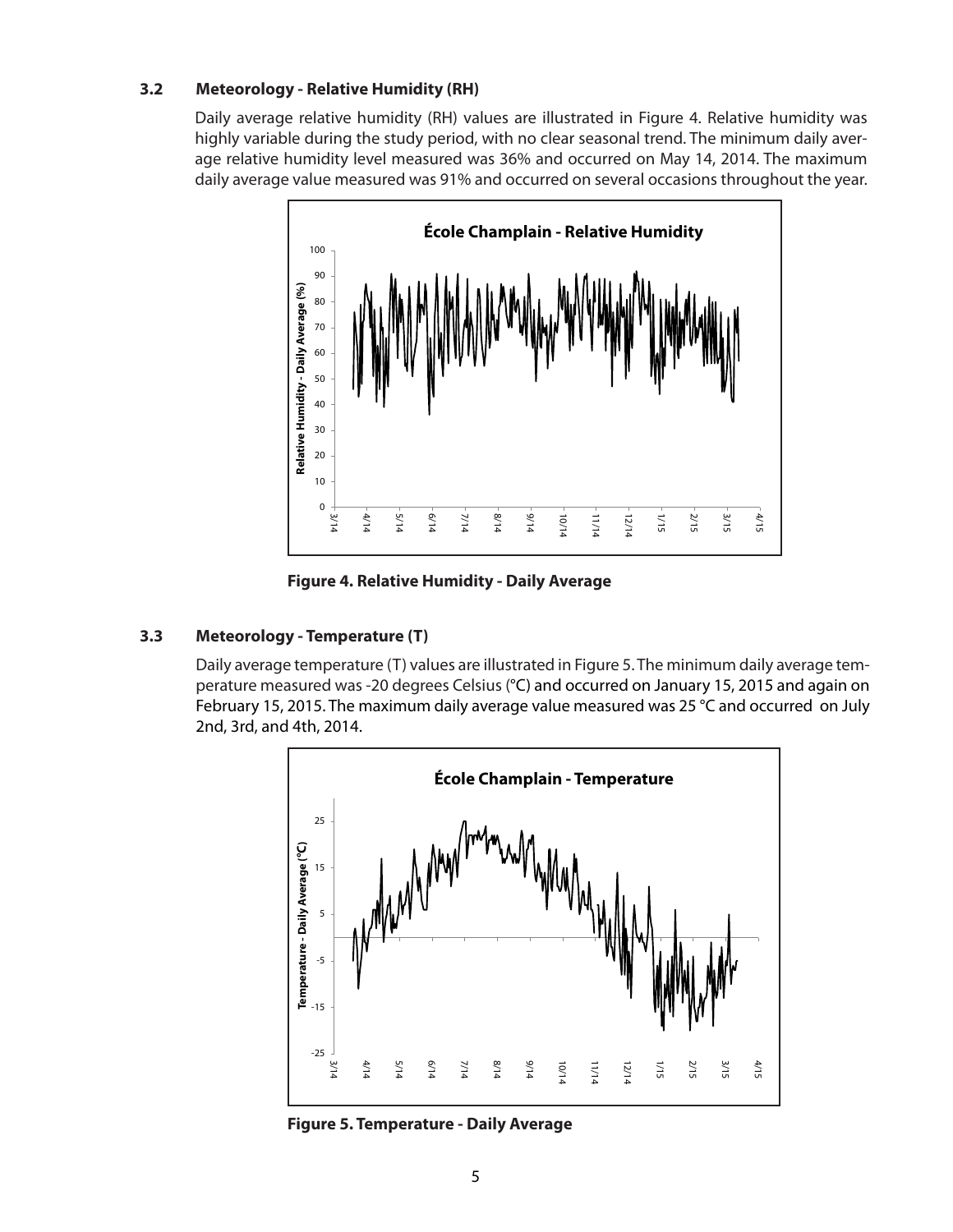#### **3.4 Meteorology - Barometric Pressure (BP)**

Daily average barometric pressure (BP) values are illustrated in Figure 6. The minimum daily average BP measured was 738 millimeters of mercury (mmHg) and occurred on January 25, 2015, and again on February 15, 2015. The maximum daily average measured was 779 mmHg and occurred on April 17, 2014, and again on December 8, 2015. The annual average BP was 758 mmHg.



**Figure 6. Barometric Pressure - Daily Average**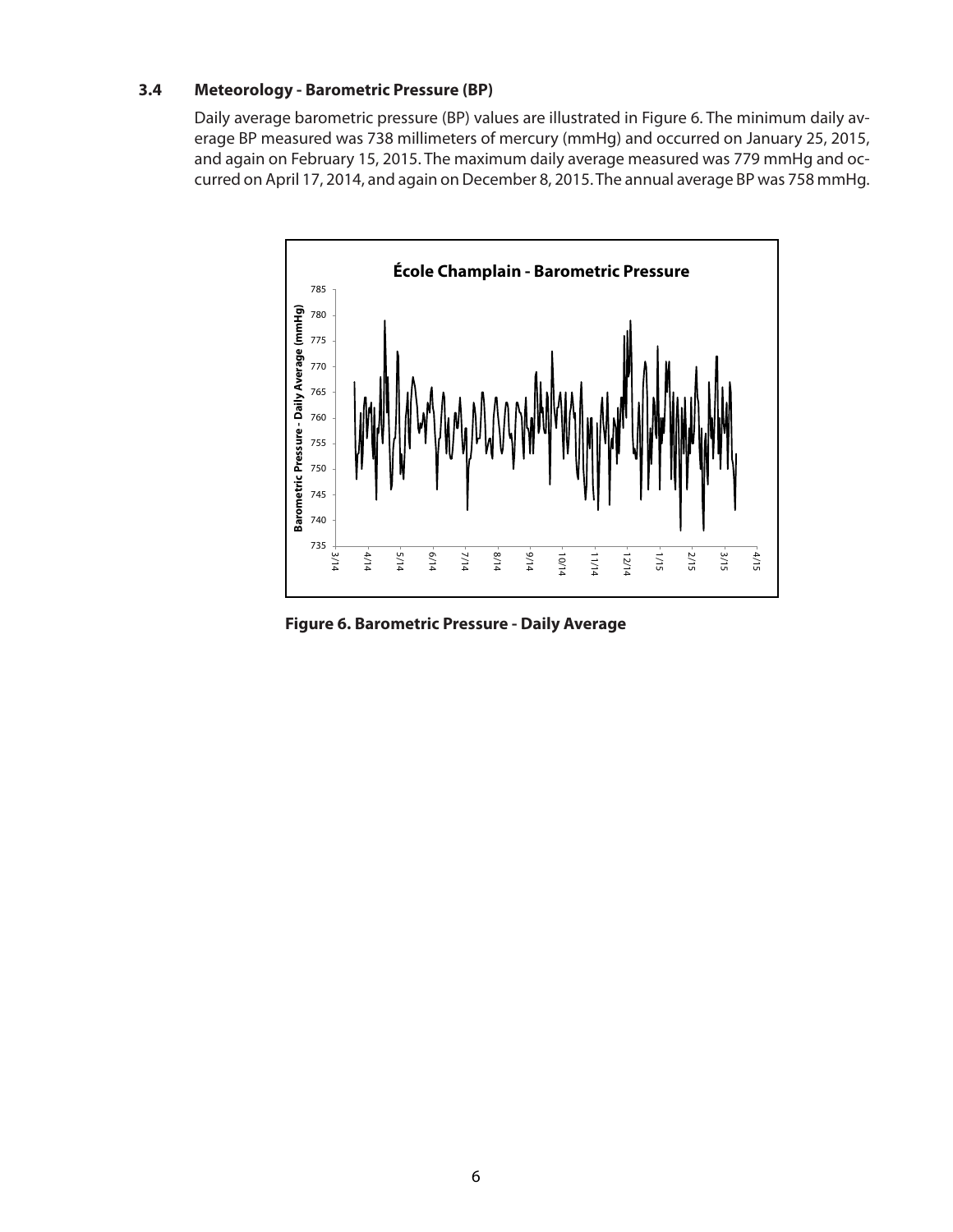#### **3.5 Odour Observations**

Odours of four varieties were detected and recorded by school personnel during the study period. The timing of these odour incidents over the course of the study period are illustrated in Figure 7. Each plotted point identifies a one-hour period during which the indicated odour was observed.



**Figure 7. Odour Observation Timeline - Recorded by École Champlain Personnel**

The cumulative duration of observed odours on each of the days of the week are illustrated in Figure 8. As indicated, the majority of odour observations occurred mid-week (Tuesday/Wednesday). Note that observations were only possible during regular staff working hours. Hence there were no observations on Saturdays or Sundays.



**Figure 8. Daily Odour Incidence**

The majority of odour observations involved "propane" odour (37% of observations), followed by diesel (27%), tar/asphalt odour (24%), and wood smoke (12%).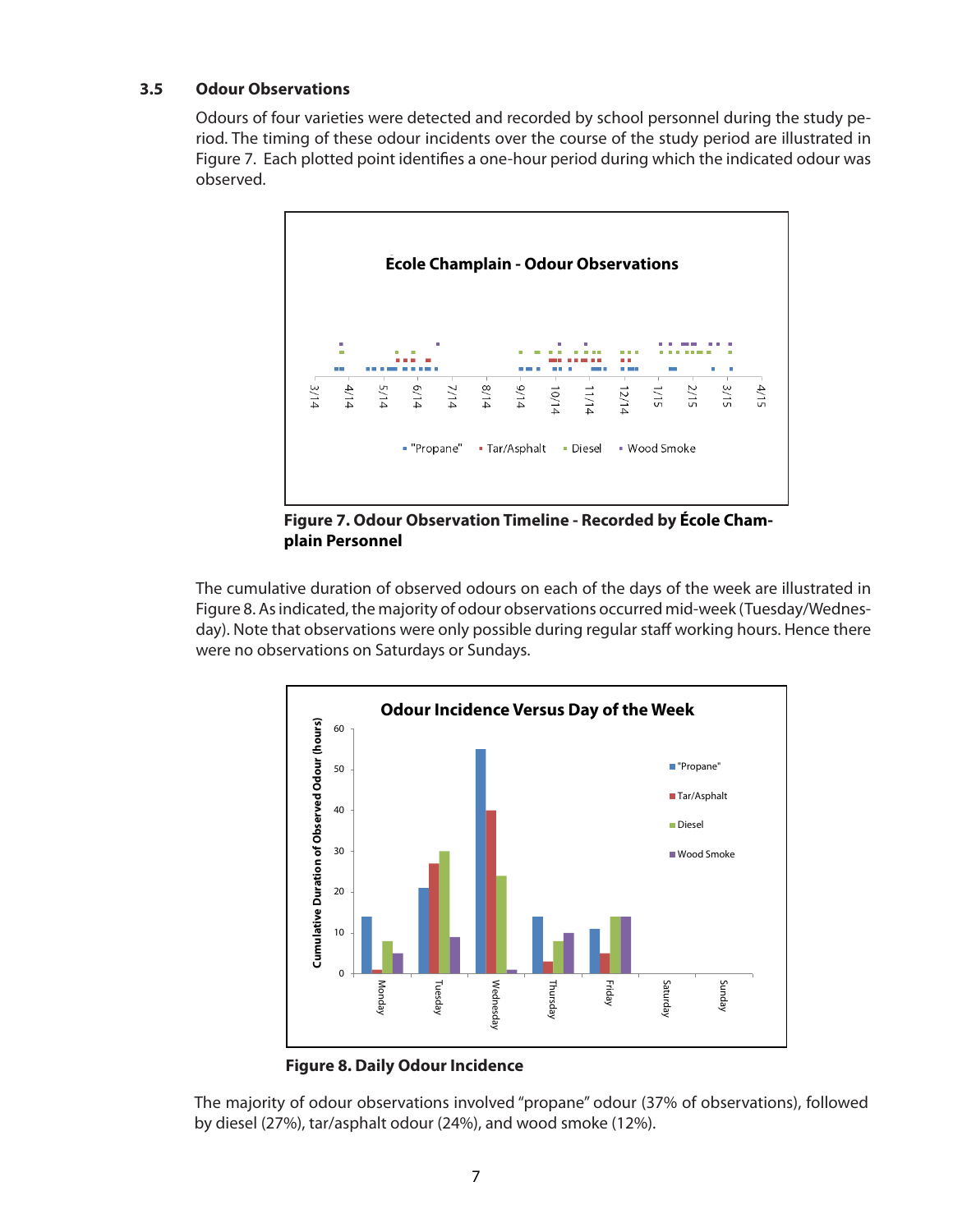The influence of wind direction on odour observations is illustrated in Figure 9. Odour was reported under all wind conditions. However, higher rates of incidence were apparent when the wind originated from the North and Northeast. This tendency was most pronounced for tar/ asphalt and diesel odour reports. Wood smoke odour was most frequently report when the wind originated from the Southwest and West.



**Figure 9. Effect of Wind Direction on Odour Incidence**

The influence of wind speed on odour observations is illustrated in Figure 10. Highest rates of incidence were apparent when the hourly average wind speed was low to moderate (between 0 kilometers per hour and 15 kilometers per hour).



**Figure 10. Impact of Wind Speed on Odour Incidence**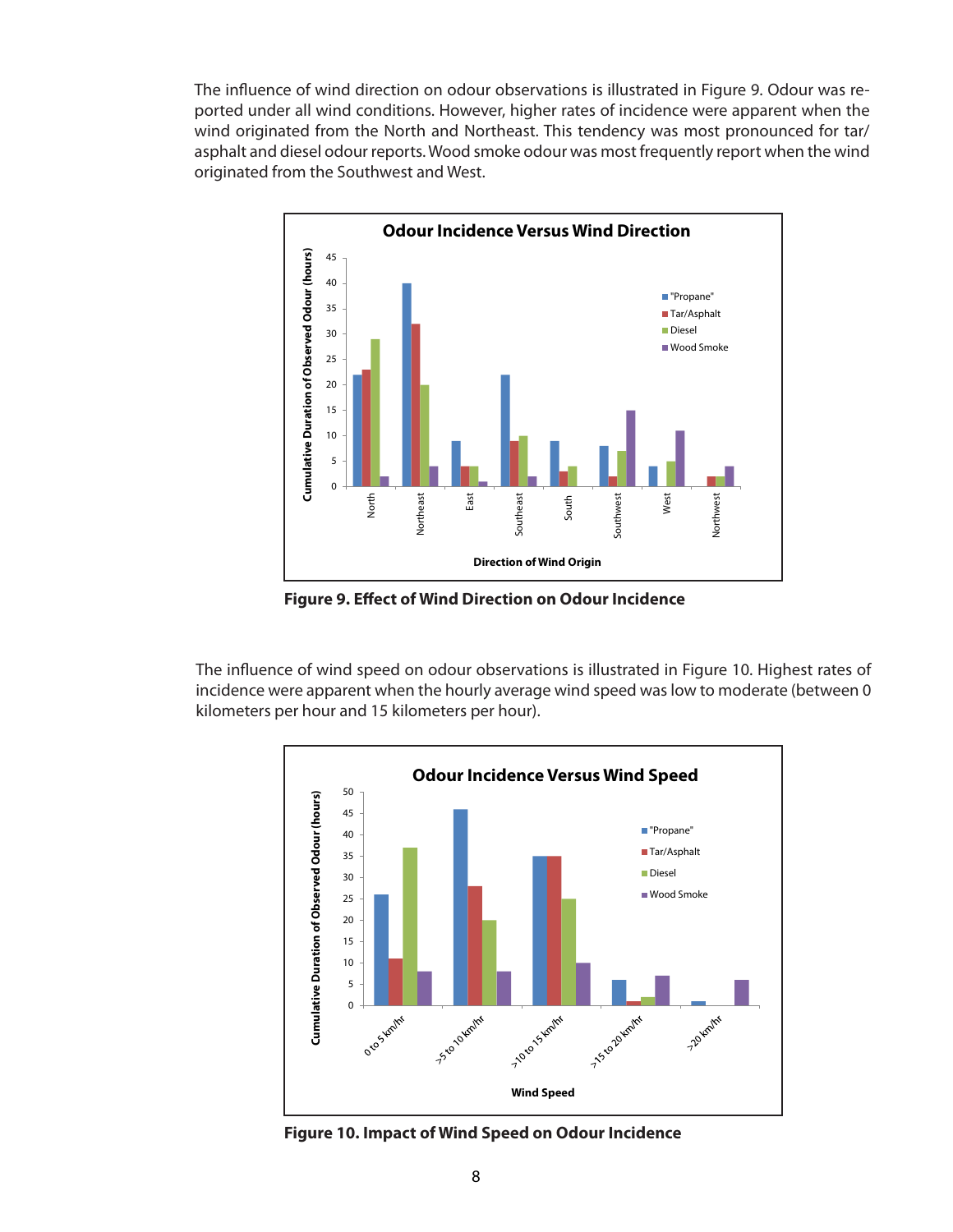#### **3.6 Total Reduced Sulphur (TRS)**

Total reduced sulphur levels remained below the 1 ppb detection limit for the TRS instrument throughout the majority of the study period. It was detected at very low levels (less than 2 ppb) on only nine occasions. These events are listed in Table 2. The peak five minute average value observed was 1.5 ppb. The peak hourly average value observed was 1.1 ppb, and occurred on May 11, 2014. All values are accurate to +/- 1 ppb, per the specifications of the instrument manufacturer.

Total reduced sulphur events are also compared against wind direction in Table 2. All detections were associated with generally northerly and southerly wind directions.

| <b>Event Date</b> | <b>Timespan</b> | <b>Duration</b>        | <b>Peak Five-</b><br><b>Minute</b><br><b>Average</b><br><b>TRS Value</b><br>(ppb) | <b>Wind Origin</b><br>(Predominant)   |
|-------------------|-----------------|------------------------|-----------------------------------------------------------------------------------|---------------------------------------|
| May 11, 2014      | 13:15 to 22:35  | 9 hours,<br>20 minutes | 1.3                                                                               | North &<br>Northeast                  |
| May 20, 2014      | 06:15 to 8:55   | 2 hours,<br>40 minutes | 1.1                                                                               | <b>North</b>                          |
| August 21, 2014   | 23:50 to 23:55  | 5 minutes              | 1.1                                                                               | South                                 |
| October 14, 2014  | 06:15 to 07:15  | 1 hour                 | 1.5                                                                               | South                                 |
| November 7, 2014  | 11:45 to 11:55  | 10 minutes             | 1.1                                                                               | <b>North</b>                          |
| November 27, 2014 | 11:15 to 11:20  | 5 minutes              | 1.1                                                                               | <b>North</b>                          |
| January 7, 2015   | 05:20 to 05:25  | 5 minutes              | 1.1                                                                               | South                                 |
| January 15, 2015  | 00:40 to 00:45  | 5 minutes              | 1.0                                                                               | South                                 |
| January 30, 2015  | 06:45 to 10:35  | 3 hours,<br>50 minutes | 1.5                                                                               | Northwest,<br>North, and<br>Northeast |

**Table 2. Total reduced sulphur detection events, timing, and associated wind directions**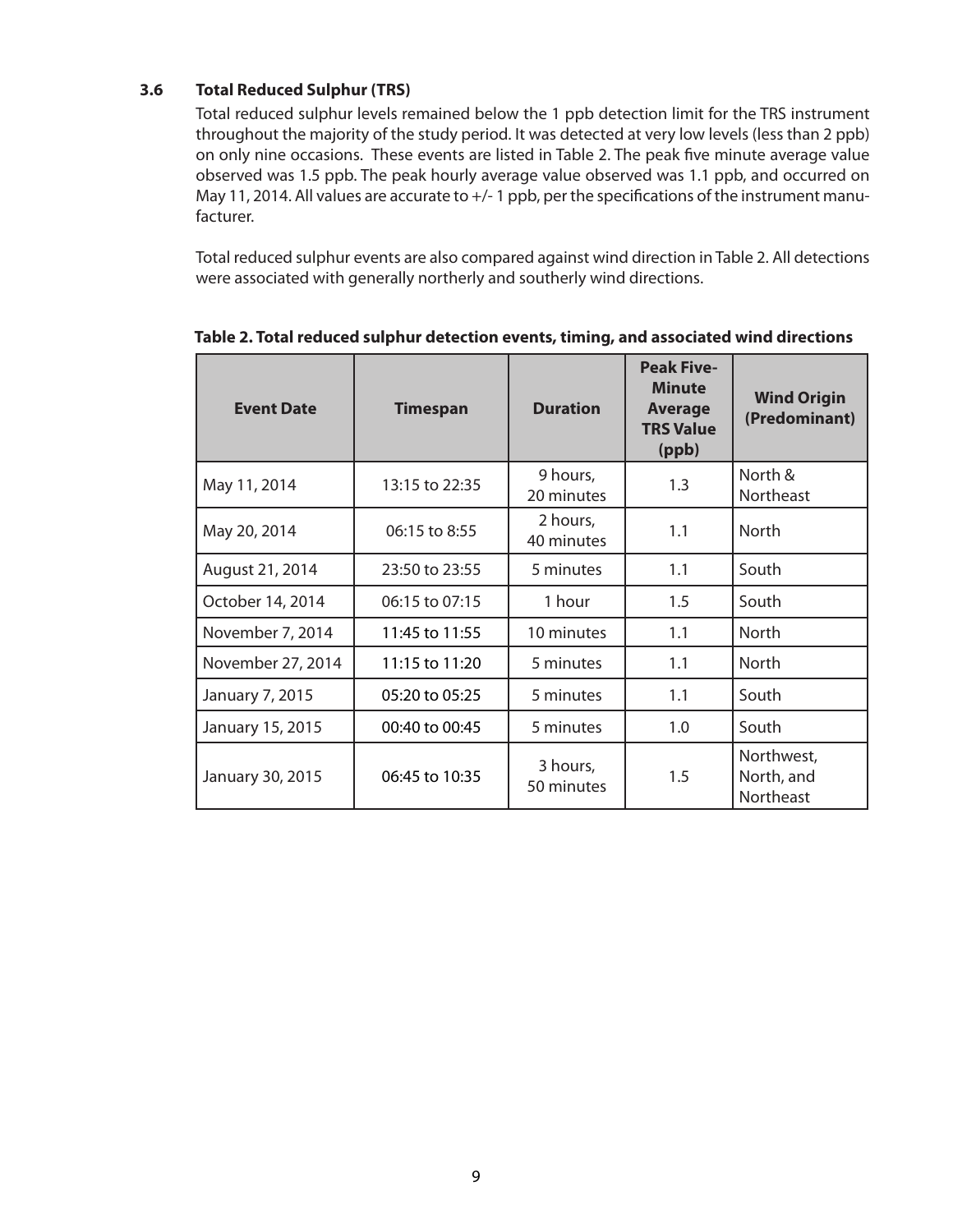# **3.7 Correlation of Odour and TRS**

Total reduced sulphur detections are compared against odour incidence reports in Table 3. As indicated, there were two TRS detections that occurred during periods of reported odour. Note that for some of the dates indicated in Table 3, odour was observed, but was not reported to have coincided with the TRS detection (greater than 2 hour discrepancy).

| <b>Event Date</b>    | <b>Timespan</b>   | Day of the<br><b>Week</b> | <b>Peak Five-</b><br><b>Minute</b><br><b>Average</b><br><b>TRS Value</b><br>(ppb) | <b>Reported</b><br><b>Odour</b> | <b>Notes</b>                                                         |
|----------------------|-------------------|---------------------------|-----------------------------------------------------------------------------------|---------------------------------|----------------------------------------------------------------------|
| May 11,<br>2014      | 13:15 to<br>22:35 | Sunday                    | 1.3                                                                               |                                 | Weekend, no per-<br>sonnel on site.                                  |
| May 20,<br>2014      | 06:15 to<br>8:55  | Tuesday                   | 1.1                                                                               |                                 |                                                                      |
| August 21,<br>2014   | 23:50 to<br>23:55 | Thursday                  | 1.1                                                                               |                                 | Summer break, no<br>personnel on site.                               |
| October 14,<br>2014  | 06:15 to<br>07:15 | Tuesday                   | 1.5                                                                               |                                 |                                                                      |
| November 7,<br>2014  | 11:45 to<br>11:55 | Friday                    | 1.1                                                                               |                                 |                                                                      |
| November 27,<br>2014 | 11:15 to<br>11:20 | Thursday                  | 1.1                                                                               |                                 |                                                                      |
| January 7,<br>2015   | 05:20 to<br>05:25 | Wednesday                 | 1.1                                                                               | <b>Diesel</b>                   | Odour reported<br>at 07:00. May be<br>unrelated to TRS<br>detection. |
| January 15,<br>2015  | 00:40 to<br>00:45 | Thursday                  | 1.0                                                                               |                                 | After hours, no per-<br>sonnel on site.                              |
| January 30,<br>2015  | 06:45 to<br>10:35 | Friday                    | 1.5                                                                               | Diesel and<br><b>Wood Smoke</b> |                                                                      |

**Table 3. Total reduced sulphur detections and reported odour**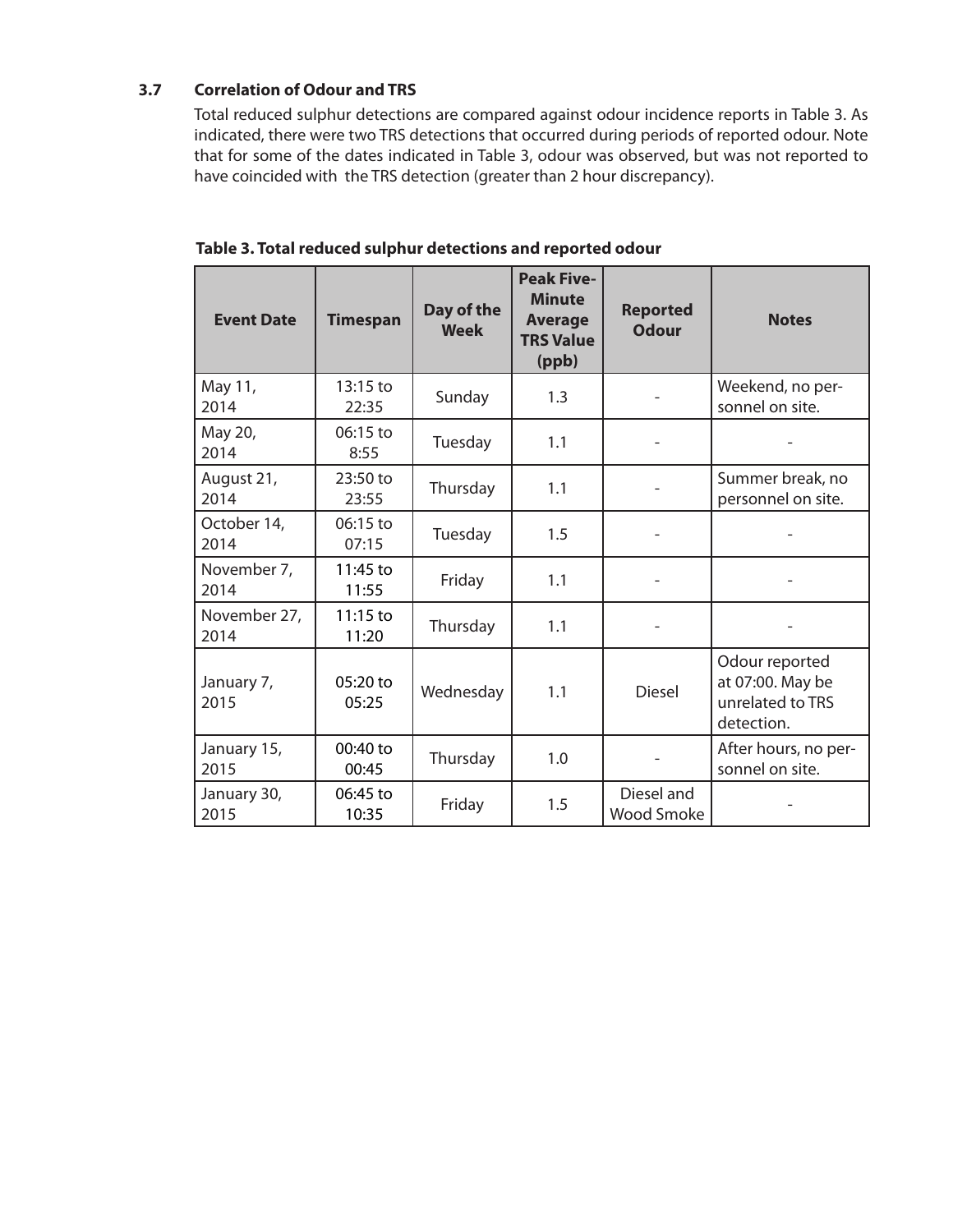#### **3.8 Total Suspended Particulate (TSP)**

Total suspended particulate (TSP) values are illustrated in Figures 11 and 12. The peak hourly average exceeded 185  $\mu$ g/m<sup>3</sup>, which is the maximum value that the monitor was calibrated to discern. These peak values occurred on September 10, and 19. The peak daily (24-hour) average was 72 µg/m<sup>3</sup>, which occurred on September 19.

The annual average (arithmetic mean) TSP level was 15.0 µg/m<sup>3</sup>, and the annual geometric mean TSP level was 12.6  $\mu$ g/m<sup>3</sup>.



**Figure 11. Total Suspended Particulate (One-Hour Average)**



**Figure 12. Total Suspended Particulate (24-Hour Average)**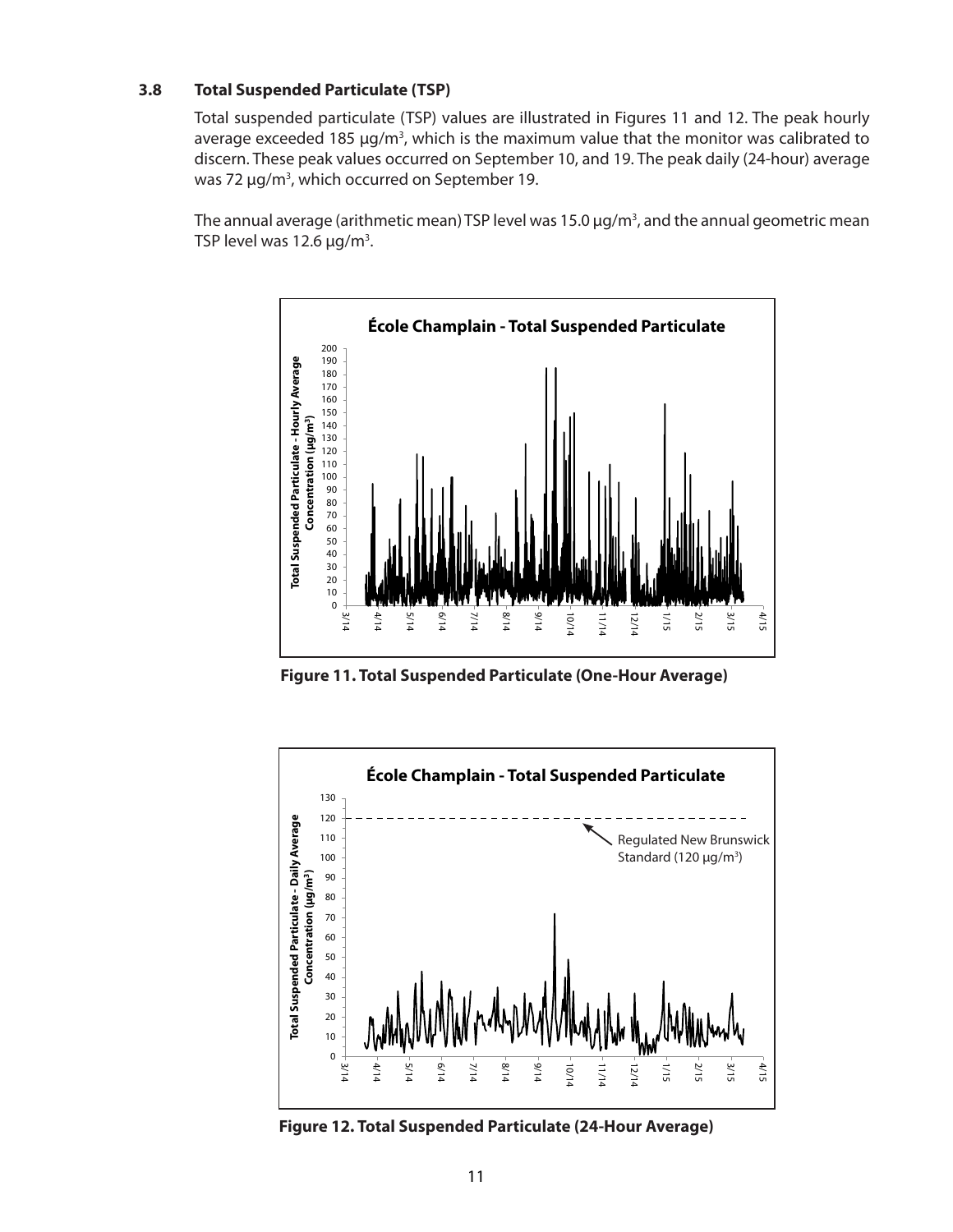Average TSP levels are compared against wind direction in Figure 13. These values represent the overall average hourly TSP values for each each direction (this entails sorting all hourly values by wind direction and calculating an overall average for each). As illustrated in Figure 14, average values were highest when winds originated from generally northerly and southerly directions, and were lowest when originating from the west.



**Figure 13. Average TSP Concentration Versus Wind Direction**

Peak TSP values (the highest hourly average) for each wind direction is illustrated in Figure 14. These values represent the highest hourly TSP values achieved once all hourly values are sorted by wind direction. As illustrated in Figure 15, winds originating from the northeast and northwest achieved the highest peak values.



**Figure 14. Peak TSP Concentration Versus Wind Direction**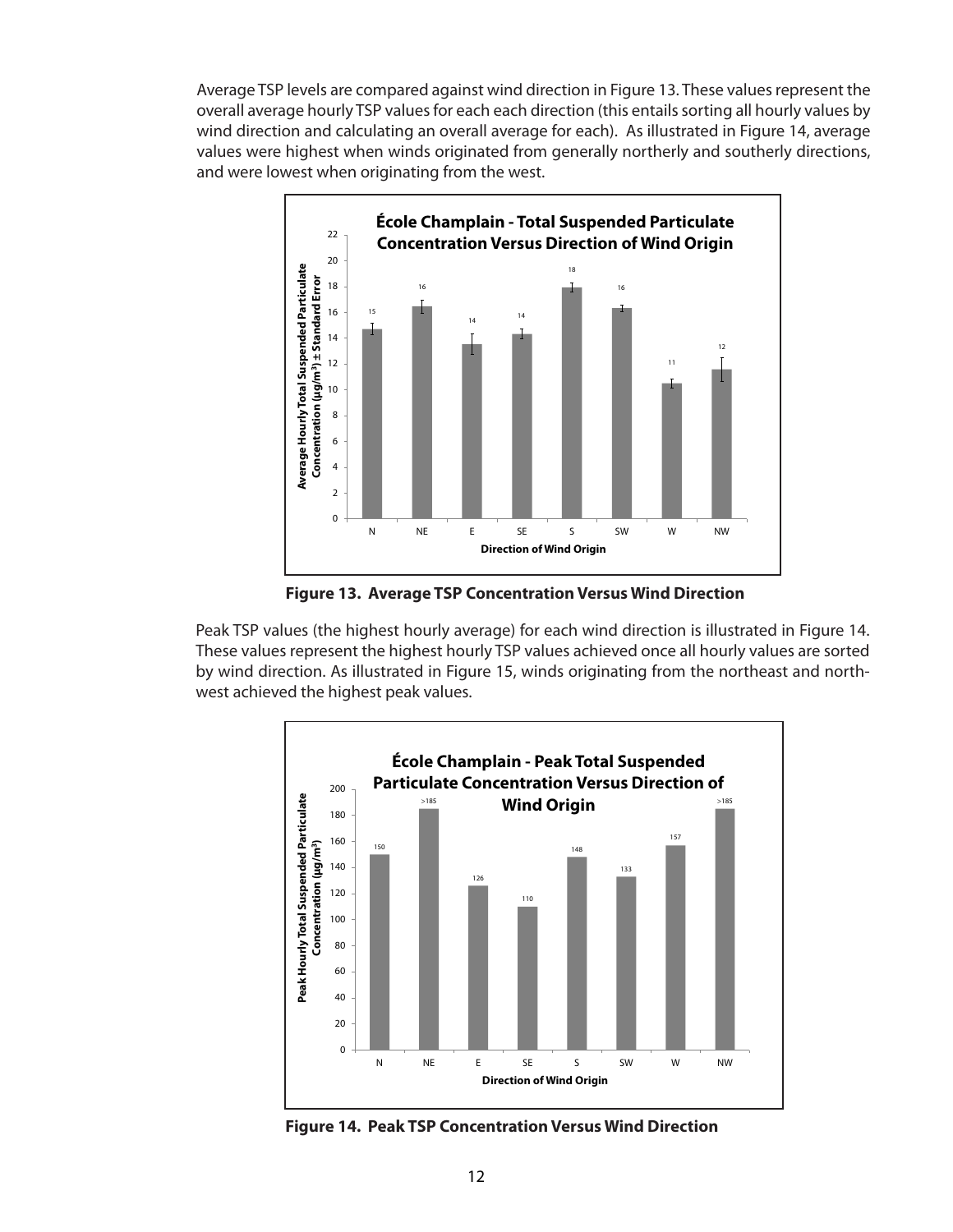### **4.0 Discussion**

#### **4.1 Meteorology**

The wind data collected indicate that equipment was suitably located to detect air quality impacts from potential air contaminant emission sources in the area. Predominant local wind patterns would carry emissions from nearby potential emissions sources toward the study location.

Temperature, relative humidity, and barometric pressure data may have proved useful in understanding the impact of weather on air quality events in the area. However, there was insufficient data for relevant parameters (TRS and odour reports) to allow a meaningful analysis with respect to these meteorological parameters.

It is beyond the scope of the current study to consider meteorological trends unrelated to air quality impacts.

### **4.2 Odour Observations**

The study period encompassed a total of 8796 hours of monitoring activity. Of these "monitored hours", approximately 2000 occurred during regular business hours for École Champlain. Odours were reported during 229 of these 2000 "observable hours". This represents an odour incidence rate of approximately 11%. That is, odours were reported approximately 11% of the time that people were present at École Champlain.

Odour observations at École Champlain occurred most frequently on Tuesdays and Wednesdays. This suggests that there may be activities in the area that occur (or occur most frequently) during these days that may result in odour releases. However, the data collected do not provide insight with respect to what these activities might be.

"Propane", tar, and diesel odours were most frequently reported when the wind was originating from the north and northeast. As indicated in Appendix A, there are potential sources for all of these odours located to the north of the study site. However, it is not possible to identify a causative link between the odours and specific facilities based on the data collected. "Propane" odour reports were also somewhat more frequent when the winds were originating from the southeast. This may be associated with the propane tank recycling activities occurring in that area.

The relationship between wind direction and wood smoke odour is unclear. There appears to be an association between generally westerly winds and smoke odour reports. As noted in Appendix A, there is a wood smoke source southwest of the study site (Arrow Metal Products Ltd.) but there is no known point source directly west.

Wind speed data suggests a relationship between low to moderate wind speeds and increased incidence of odour. This may reflect the impact of increased mixing/dilution of air masses associated with higher wind speeds.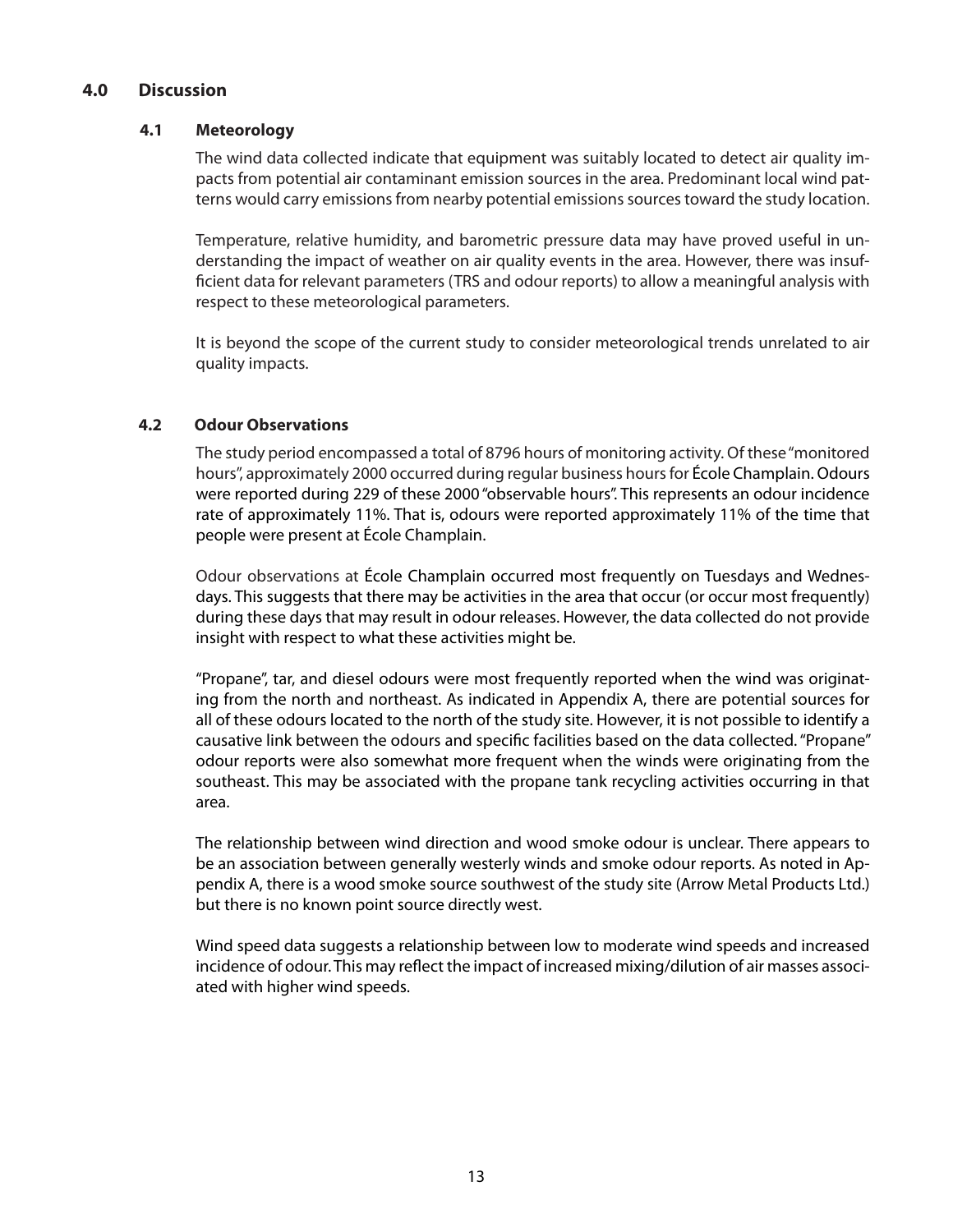#### **4.3 Total Reduced Sulphur (TRS)**

Total reduced sulphur was detected at very low concentrations on nine occasions during the study period. Winds were originating from generally northerly or southerly directions during these events. As described in Appendix A, there are known potential TRS sources in these general areas that could account for these observations.

As TRS was detected very infrequently during the study there is insufficient data available to carry-out a meaningful correlation against odour observations. However, as outlined in Table 3, the available data is not suggestive of a strong relationship. Of the six TRS detection events that took place while personnel were on site to make observations, only two were recorded as odour events. Also, there were many odour reports during the study period that were not reflected in the TRS data.

The poor correlation between TRS and odour may be due to the odour recognition threshold (the concentration at which 50 percent of a human panel can identify the odour) for some TRS gases. This threshold is close to the lower detection limit for the TRS instrument. Table 4 lists the odour recognition thresholds for some common TRS gases. It should also be noted that the ability to detect odours varies widely between individuals, with more than a thousandfold difference between the least and the most sensitive<sup>1</sup>. It is therefore possible that personnel at the school might detect odours at concentrations much lower than those indicated in Table 2, and below the lower detection limit for the TRS instrument.

| <b>Compound</b>                   | Odour<br><b>Recognition</b><br>Threshold <sup>1</sup> | <b>Odour Description</b>    |  |
|-----------------------------------|-------------------------------------------------------|-----------------------------|--|
| Ethyl mercaptan                   | 1 ppb                                                 | Decayed cabbage ("propane") |  |
| Methyl mercaptan                  | $2.1$ ppb                                             |                             |  |
| Hydrogen<br>$4.7$ ppb<br>sulphide |                                                       | Rotten eggs                 |  |
| Dimethylsulfide                   | 1 ppb                                                 | Decayed vegetables          |  |

#### **Table 4: Total Reduced Sulphur Compound Odour Information**

The target TRS gases for the current study were ethyl and methyl mercaptan. There are no regulated ambient air quality standards for these gases in New Brunswick. However, it is illustrative to compare the current data against standards that have been adopted in other jurisdictions.

The Province of Ontario has recently developed an Ambient Air Quality Criterion (AAQC) for mercaptan of 13  $\mu q/m^3$  (5.2 ppb) based on a 10 minute averaging period. The peak 10 minute average TRS value measured at École Champlain was 1.4 ppb, which provides an upper limit for all TRS gasses that may be present, including mercaptans. This is well below the Ontario AAQC. It should also be noted that the Ontario AAQC was developed specifically to address odour impacts.

<sup>&</sup>lt;sup>1</sup> Powers, W. The Science of Smell Part 1: Odour perception and physiological response. PM 1963a. Iowa State University, University Extension. May 2004. (Available at http://www.extension.iastate.edu/Publications/PM1963A.pdf)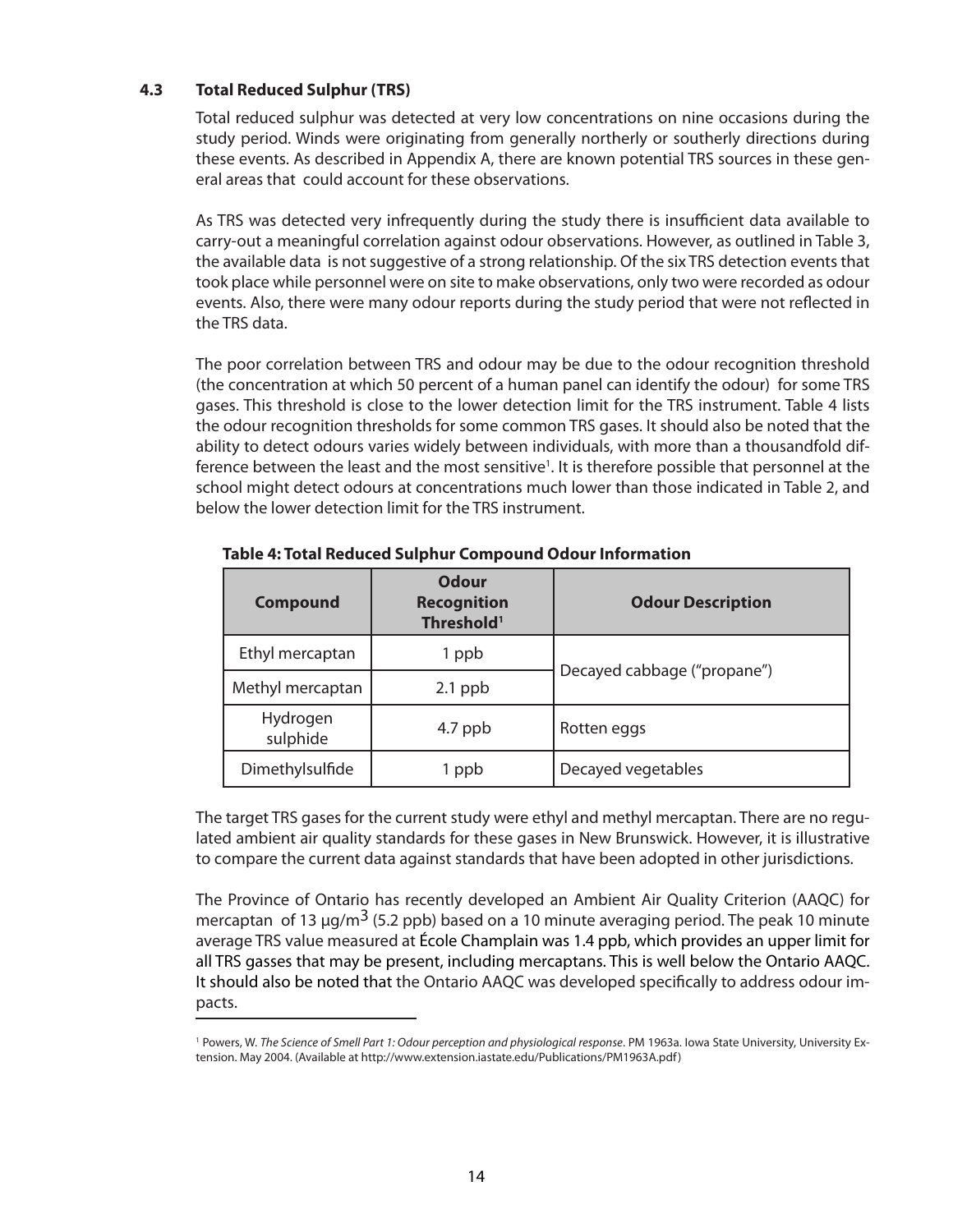British Columbia has adopted an Ambient Air Quality Objective (AAQO) for TRS of 5 ppb (hourly average), which is also above the levels detected at École Champlain.

For additional context, the United States Occupational Safety and Health Administration (OSHA) has established recommended workplace exposure limits (REL) of 500 ppb for both ethyl and methyl mercaptan, based on a 15 minute exposure ceiling. Levels at École Champlain (peak level of 1.5 ppb - five minute average) were much lower than this reference value throughout the study period.

New Brunswick has a regulated standard of 11 ppb (hourly average) for hydrogen sulphide, which is another odorous reduced sulphur gas that is detected by TRS monitors. The maximum hourly TRS concentration observed at École Champlain was 1.1 ppb, which provides an upper limit for all TRS gasses that may be present, including hydrogen sulphide. This compares favourably to the New Brunswick standard.

The provincial air quality monitoring network includes three stations in The City of Saint John that monitor TRS on a continuous basis. Peak hourly values for these stations measured over the same period as the current study were all higher than the peak hourly value at École Champlain. Comparisons are provided in Table 5.

| Location                                         | <b>Peak Hourly TRS</b><br><b>Concentration During</b><br>the Study Period |
|--------------------------------------------------|---------------------------------------------------------------------------|
| École Champlain (Moncton)                        | $1.1$ ppb                                                                 |
| Forest Hills Subdivision (Saint John)            | $5.0$ ppb                                                                 |
| Westside Station (Saint John)                    | $3.0$ ppb                                                                 |
| Champlain Heights Elementary School (Saint John) | $4.0$ ppb                                                                 |

**Table 5: Peak Hourly TRS Comparisons Between New Brunswick Stations**

### **4.4 Total Suspended Particulate**

Total suspended particulate (TSP) values at the site remained below the regulated 24-hour limit of 120  $\mu$ g/m<sup>3</sup> throughout the study period. New Brunswick also has a regulated annual (one year geometric mean) limit for TSP of 70 μg/m<sup>3</sup>. The annual geometric mean TSP value at École Champlain was well below this standard (12.6  $\mu$ g/m<sup>3</sup>)

Peak hourly TSP values were highest when winds were originating from the northeast and northwest (see Figure 15). However, mean hourly TSP values were highest when the winds were generally northerly and southerly. As indicated in Appendix A and illustrated in Figure 1, there are several potential particulate emission sources located approximately north of the study site that could be contributing to the values observed. However, influences from more distant sources cannot be precluded. None of the facilities located south of the study site have been identified as significant potential particulate emission sources. However, all of the facilities listed in Appendix A have the potential to generate particulate emissions to some degree.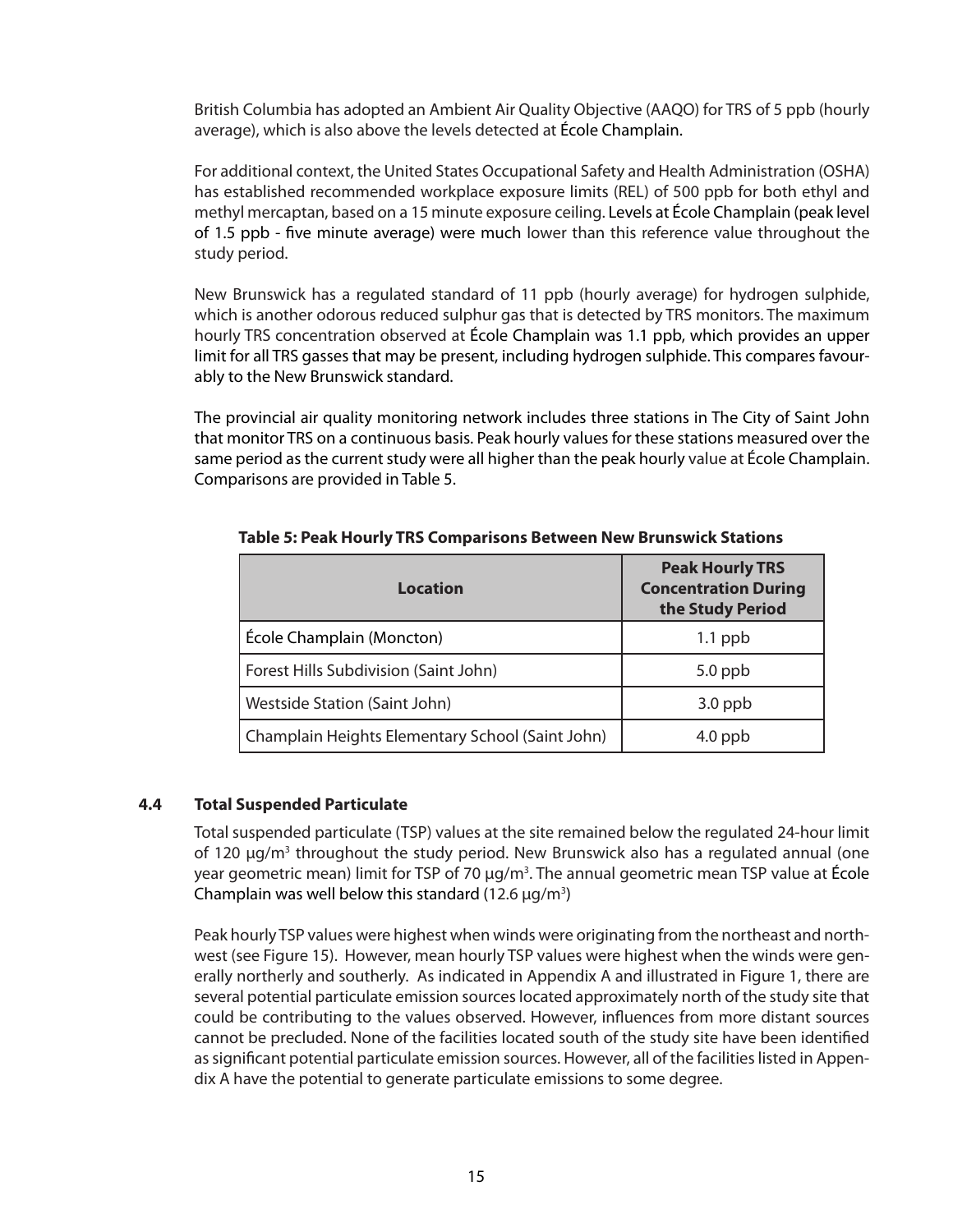#### **4.5 Implications for Human Health**

The New Brunswick Department of Health has reviewed the data collected and has provided the following statement with respect to the potential for human health impacts:

*"Little is known about long term exposures to ethyl or methyl mercaptan. However, given that local sources are located offsite of the school property, exposures are expected to be transient in nature and not ongoing for extended periods of time. In that light, guidelines addressing acute (*i.e*., lasting minutes or hours) exposures are more relevant to this setting. Based on a review of currently available guidelines on mercaptans and TRS, it is believed that the health risk to students, visitors and staff from transient exposure to the very low levels measured to date would be negligible. However, since the odor threshold for some of these products is very low, odors can and have been noticed on occasion and can be a nuisance to some."*<sup>2</sup>

<sup>2</sup> Dr. Yves A. Léger, Medical Officer of Health, East Region, New Brunswick Department of Health. Personal communication. May 29, 2015.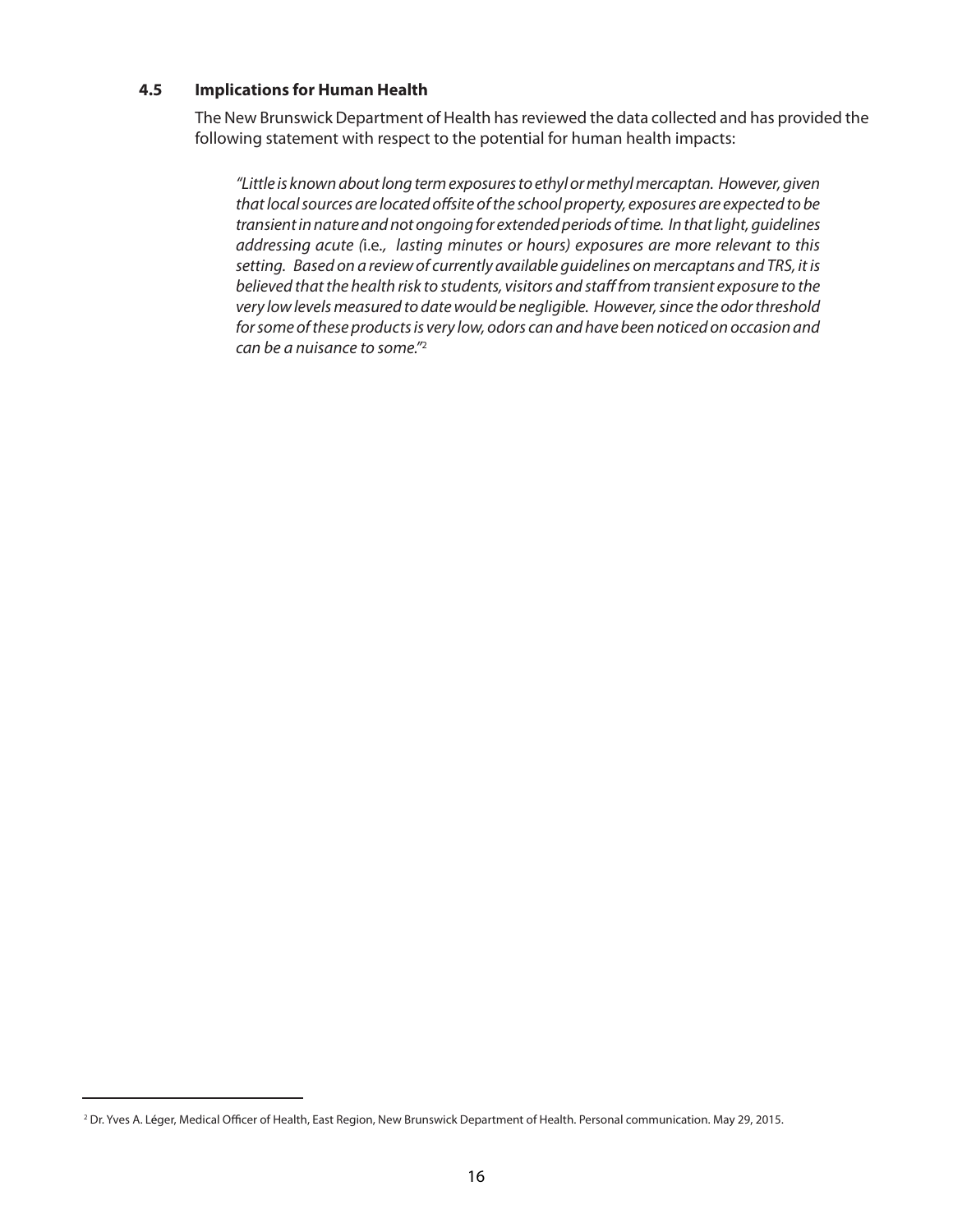# **5.0 Glossary of Abbreviations**

| AAQC                   | <b>Ambient Air Quality Criterion</b>                                  |
|------------------------|-----------------------------------------------------------------------|
| <b>BAM</b>             | Beta Attenuation Mass (mass measurement through beta ray attenuation) |
| BP                     | <b>Barometric pressure</b>                                            |
| °C                     | Degrees Celsius                                                       |
| <b>DELG</b>            | New Brunswick Department of Environment and Local Government          |
| km/h                   | Kilometers per hour                                                   |
| mmHq                   | <b>Millimeters of Mercury</b>                                         |
| <b>OSHA</b>            | Occupational Safety and Health Administration                         |
| $PM_{10}$              | Particulate matter less than 10 microns in diameter                   |
| ppb                    | Parts per billion                                                     |
| <b>REL</b>             | Recommended exposure limit                                            |
| <b>RH</b>              | Relative humidity                                                     |
| Τ                      | Temperature                                                           |
| <b>TRS</b>             | Total reduced sulphur                                                 |
| <b>TSP</b>             | Total suspended particulate                                           |
| $\mu$ g/m <sup>3</sup> | Micrograms per cubic meter                                            |
| <b>WD</b>              | Wind direction                                                        |
| WS                     | Wind speed                                                            |